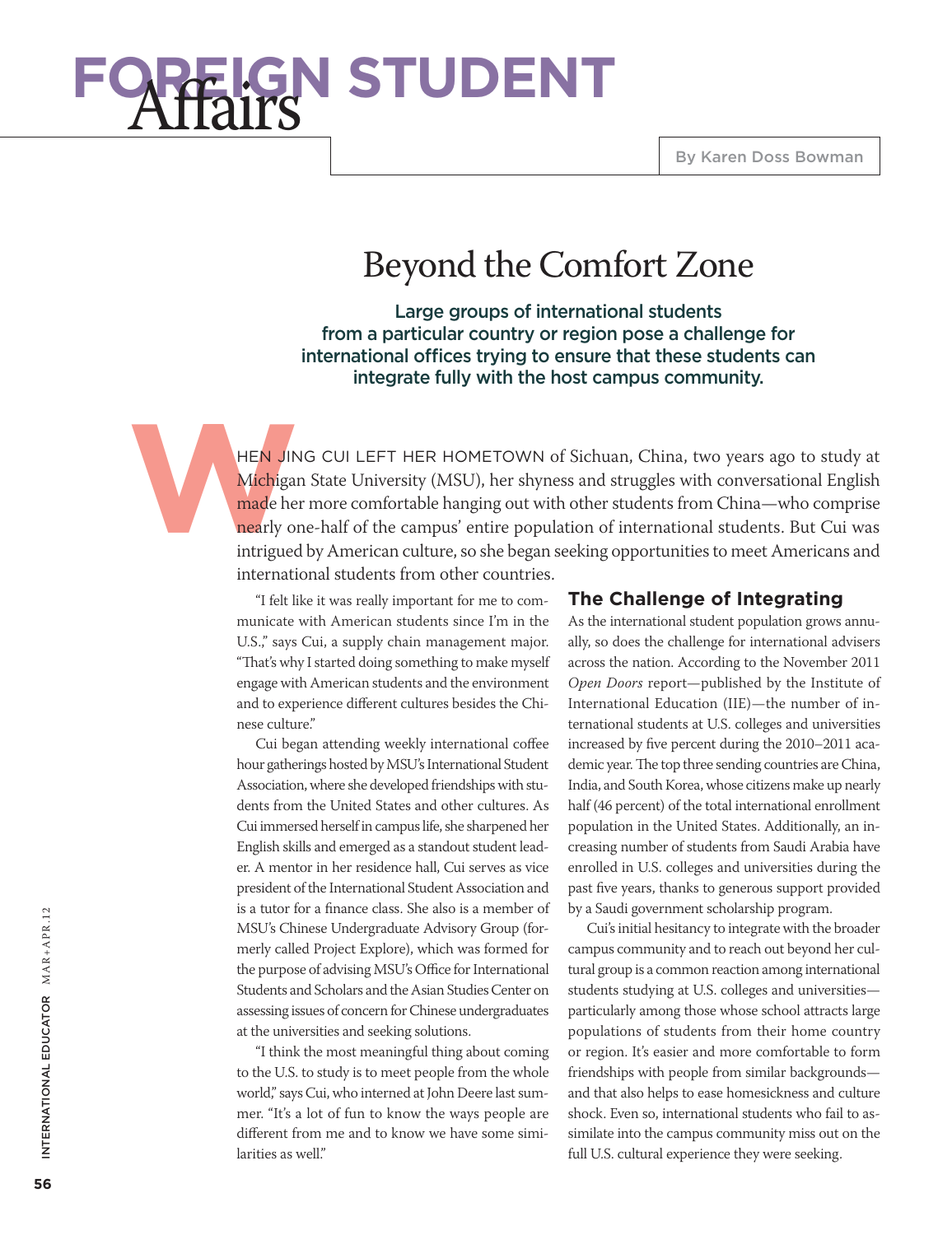

"It takes a great deal of effort [to integrate international students], and it's a constant challenge that we all face," says Heidi Gregori-Gahan, director of international programs and services at the University of Southern Indiana (USI), which has enrolled a large group of students from the Middle East—particularly Saudi Arabia. "I suppose it would be possible for someone to be here four years, get a degree, and go home, having only stayed within their own cultural group; But I think there is so much more to be gained and learned by interacting with people who are different from ourselves learning from and teaching one another. The richness that happens when people share at the true level of cross-cultural understanding can open their minds and hearts, and they can become citizens of the world." States of the value of the value of facing buonary of facing buonary of their first semester. "We wanted to make it a<br>learning from and teaching one another. The "You may spend several hours riding in antural thing for th

Oftentimes, international students enrolled at a school with a large group from the same country or region will simply fall into a comfort zone of speaking in their native tongue, says Rochelle Wallace, director of international relations at Otero Junior College.

"That shuts other people out, but they often don't recognize it," says Wallace, whose international student population of 24 consists of a large number of Latinos, including six from Venezuela. "They sometimes feel like they don't have to speak English, but it does exclude some people."

Wallace has tried overcoming that barrier by requiring all students who take daytrips with the International Relations Organization to speak only in English during the van rides.

"You may spend several hours riding in the van, and that's a good time to bond," Wallace says. "If we have an English-only policy, everyone has a chance to talk and jump in on the conversation."

Students also may hesitate to mix in with the broader campus community out of fear of facing backlash from members of their native cultural group, says Molly Joliff, an

**"I think the most meaningful thing about coming to the U.S. to study is to meet people from the whole world. It's a lot of fun to know the ways people are different from me and to know we have some similarities as well."**

—Jing Cui, Michigan State University

international student counselor at the University of Rochester.

"If they choose to make American friends, they may alienate friends from their home country," Jolliff says. "So it's almost like choosing one or the other—which is a scary thing to do if you've just arrived."

Last year, Jolliff surveyed all of her campus' international students—nearly one-half of whom are Chinese—to determine their needs and interests. Overwhelmingly, she says, international students expressed a desire to form friendships with U.S. students but were unsure how to do so. That led Jolliff to enlist the help of 16 upper-class students (both international and American), who volunteered to connect via e-mail or Skype with all 200 incoming international students before their arrival on campus last fall.

"I think you have to catch students before they get settled here," says Joliff, noting that some of the new students continued the connections with their mentors throughout their first semester. "We wanted to make it a natural thing for them to integrate, and this exposed them to a variety of different activities where they could interact with domestic students and students from other cultures."

#### **Tackling Integration**

With increasing numbers of international students on campuses across the United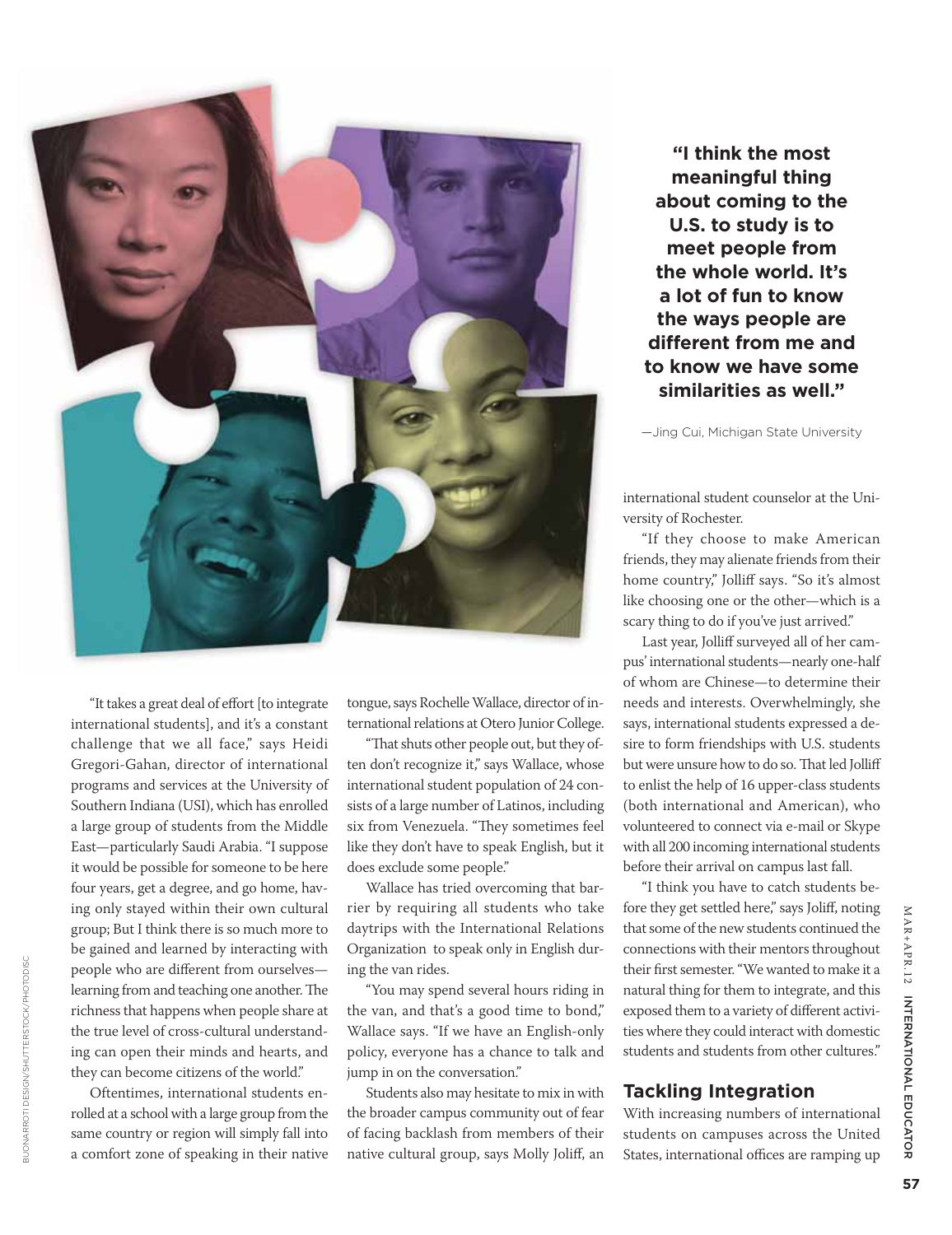programs and services that may provide outlets for international students to interact with their peers from other cultures. At MSU, for example, the Chinese Undergraduate Advisory Group—of which Cui is a member—has been a huge success in giving voice to the university's fast-growing population of Chinese students and generating ideas about encouraging their involvement in campus life, says Peter Briggs, director of the Office for International Students and Scholars. Members of the group, which meets for two hours each week, are compensated and selected through a highly competitive application process.

The group has made numerous efforts to reach out to MSU's Chinese students, including establishing a Renren site (the Chinese equivalent of Facebook, Briggs explains) as a forum for communicating about campus activities and disseminating important notifications. Two years ago, the group began hosting summer predeparture programs in China. The students plan and lead the program with support and supervision from Briggs' office, hosting Q&A sessions for incoming Chinese students and their parents on a wide range of topics, such as U.S. culture and higher education, how to pay bills, obtaining health insurance, and moving into the residence halls. Last summer, the programs were conducted in Shanghai, Beijing, and Chengdu, with more than 400 incoming Chinese freshmen and their parents attending. They have been evaluated as a success, Briggs says, and will continue.

"The Chinese students are part of the solution, and it's about letting them own the problem and advise us," says Briggs, admitting that despite their proactive approach, some international students will choose not to fully embrace the U.S. study abroad experience. "The relationship we have with them, it's such a deep and trusted relationship, and I think making them insiders to the nature of the problem is one of the rules of thumb to success."

Greg Grassi, assistant director of the Office of International Students and Scholars at the University of San Diego (USD), observed that his campus' large population of international students from Kuwait, Saudi

**"People are different here, and the culture is very different from mine. It gave me more confidence and made me more outgoing to live with Americans…. I feel very welcomed and everyone is super nice."**

> —Mohammes Al-Bader, University of San Diego

Arabia, and the United Arab Emirates, tend to be "clannish," primarily associating with and seeking support exclusively within their group. He recruited Arabicspeaking students to send welcome e-mails to newly accepted Arabic students and involving them in orientation sessions. That has encouraged current Arabic students to become more involved on campus as well.

One of those students, Mohammed Al-Bader—a finance and real estate major from Kuwait—did not participate in on-campus activities when he first enrolled at USD in January 2009. After some time, however, Al-Bader decided to become more involved and was selected to be part of USD's International Torero Squad, the group responsible for organizing and implementing orientation activities for USD's international student community.

"When I first arrived, I was scared what American students might think [of me] if they knew I was from Kuwait," says Al-Bader, who now lives with two American students. "People are different here, and the culture is very different from mine. It gave me more confidence and made me more outgoing to live with Americans…. I feel very welcomed and everyone is super nice."

Bridging cultural gaps also is important for encouraging greater participation on campus. For the current academic year, 70 out of 200 international students at USI hail from Saudi Arabia. However, Gregori-Gahan and her staff began preparing the campus

for the uptick in Arabic student enrollment about five years ago, after winning a grant in 2006 from the U.S. Department of State to develop cross-cultural training materials and curricula. The effort included providing "frontline" training for campus personnel in areas such as housekeeping, security and food services, as well as developing a training video for law enforcement agencies.

"We knew this increase in the population of our Arabic students was happening," Gregori-Gahan says, "so we decided to be proactive in terms of helping them engage in our community and helping the community understand Arabic culture."

Shelby Harrington, an international student adviser in Santa Barbara City College (SBCC)'s Office of International Programs, developed International Student Ambassadors, a student leadership training program that recruits high-performing international students to mentor new international students. The students go through an eight-module leadership training program centered on cultural consciousness. This group sponsors activities such as volleyball tournaments, tailgate parties, and community outreach projects.

"Their focus is to develop events and initiatives to help new international students become more comfortable on campus and find their way into organizations or groups that fit their interests," says Harrington, noting that SBCC hosts large populations from Sweden, China, and Japan. "We work on training the students in an outreach style, to find an authentic way to reach out to students and invite them personally to events."

#### **Creating a Positive U.S. Experience**

Though some international students are more wary than others about participating fully in campus life, experts say integrating into the larger campus community is key to facilitating their adjustment to life and education in the United States.

"International students come here with the hope and assumption that they'll make American friends, and they also want to learn more about American culture," says Pam Haney, director of community connec-